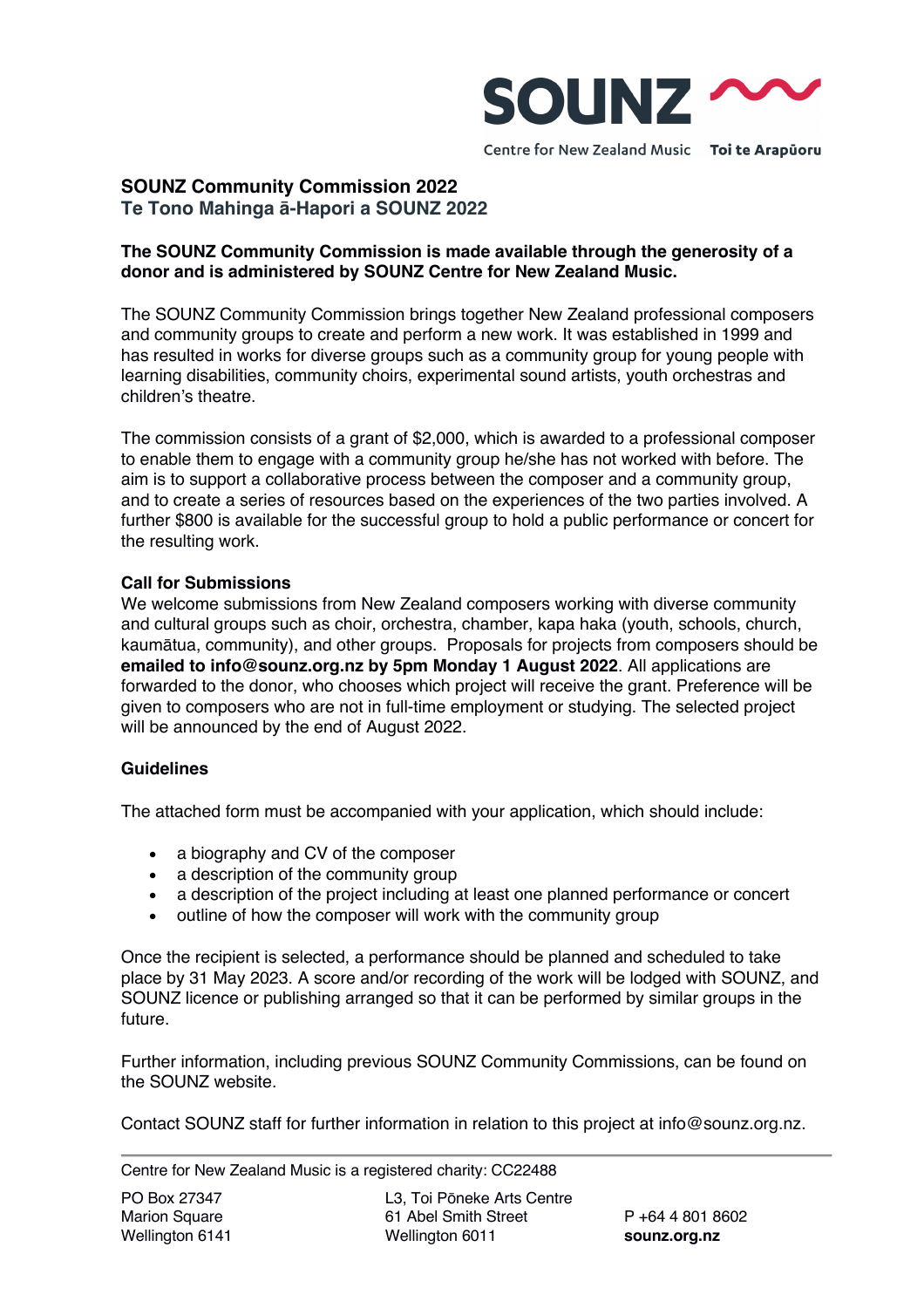# **Submission form for SOUNZ Community Commission 2022**

**Your completed submission form must reach info@sounz.org.nz by 5pm Monday 1 August 2022. Late submissions will not be accepted.**

# **Group Details**

Name of group:

Email:

Postal address:

Phone number:

#### **Composer details**

Name of composer:

Email:

Postal address:

Phone number:

#### **By signing this form, you:**

- agree to work with SOUNZ to provide written and/or video updates on the compositional and rehearsal process which can be used to promote the commission and performance
- agree to take responsibility for the preparation of all scores and parts
- give SOUNZ and a selected recording partner the permission to stream the recording of the work on their websites
- give hire rights to SOUNZ for the created work, and will only supply the performance materials to other parties following negotiations with SOUNZ
- be available for written and/or video interviews to be used as resources on the SOUNZ website
- understand photographs and film footage featuring myself or my work can be used by SOUNZ, and other collaborators, for promotional and publicity purposes.

| Signed:    | Date: |
|------------|-------|
| (Composer) |       |

On behalf of: (Community group)